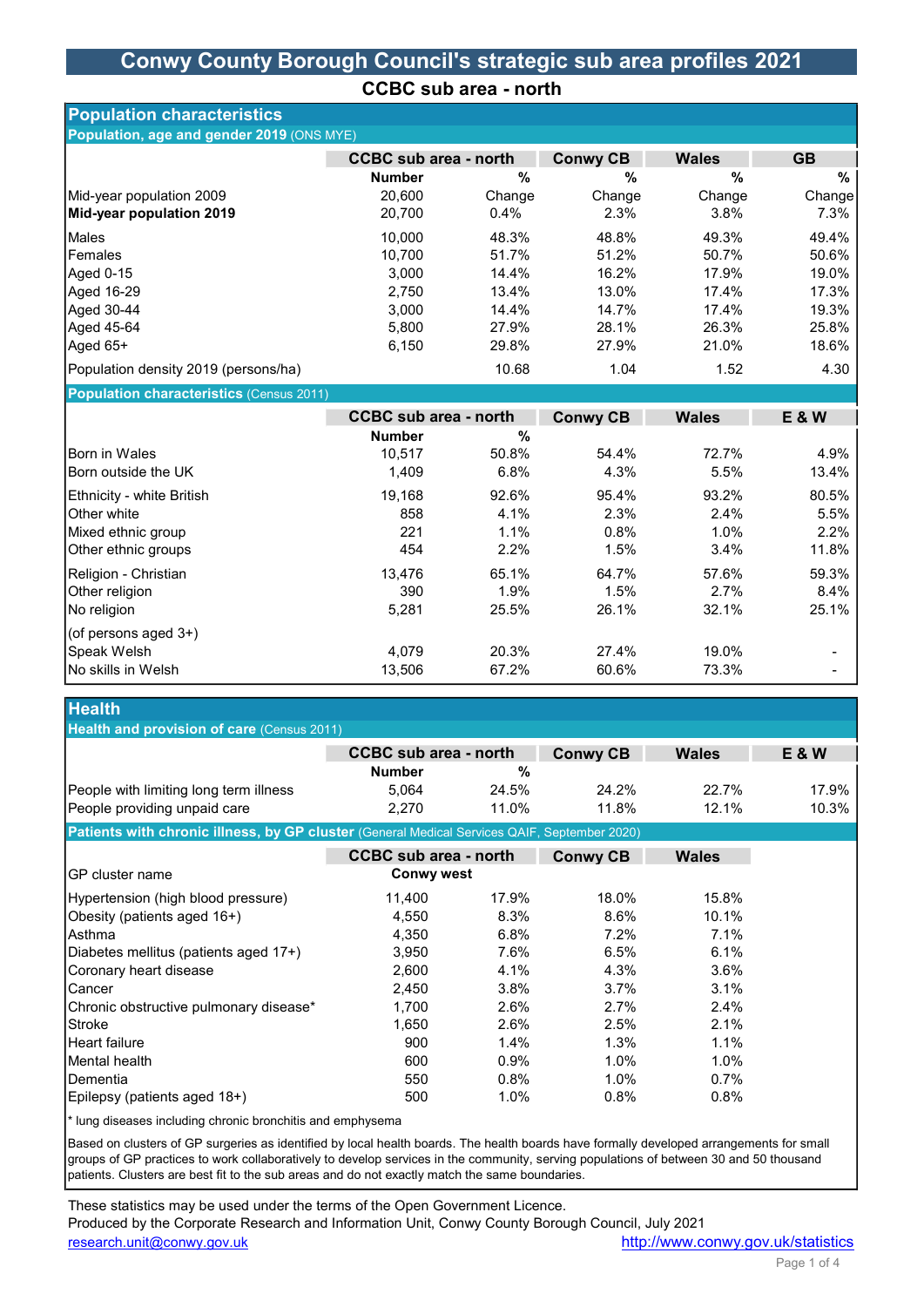# Conwy County Borough Council's strategic sub area profiles 2021 CCBC sub area - north

# Housing and living arrangements

| Households (Census 2011)               |                              |       |                                 |           |                |  |
|----------------------------------------|------------------------------|-------|---------------------------------|-----------|----------------|--|
|                                        | <b>CCBC</b> sub area - north |       | <b>Conwy CB</b><br><b>Wales</b> |           | <b>E&amp;W</b> |  |
|                                        | <b>Number</b>                | $\%$  |                                 |           |                |  |
| <b>Total households</b>                | 9,467                        |       | 51,177                          | 1,302,676 | 23,366,044     |  |
| <b>Household composition</b>           |                              |       |                                 |           |                |  |
| All one person household               | 3,619                        | 38.2% | 33.8%                           | 30.8%     | 30.2%          |  |
| - one person; aged 65+                 | 1,831                        | 19.3% | 17.1%                           | 13.7%     | 12.4%          |  |
| All households with dependent children | 2,095                        | 22.1% | 24.5%                           | 28.2%     | 29.1%          |  |
| - lone parents with dependents         | 620                          | 6.5%  | 6.2%                            | 7.5%      | 7.2%           |  |
| All households of only pensioners      | 2,970                        | 31.4% | 29.2%                           | 22.9%     | 20.9%          |  |
| Population in private households       | 19,779                       | 95.5% | 97.7%                           | 98.3%     | 98.2%          |  |
| Average household size                 |                              | 2.09  | 2.20                            | 2.31      | 2.36           |  |
| Household facilities                   |                              |       |                                 |           |                |  |
| No central heating                     | 315                          | 3.3%  | 3.6%                            | 2.3%      | 2.7%           |  |
| Overcrowded                            | 654                          | 6.9%  | 4.3%                            | 5.2%      | 8.5%           |  |
| Average rooms per household            |                              | 5.4   | 5.6                             | 5.7       | 5.4            |  |
| ∣No car                                | 2,880                        | 30.4% | 21.7%                           | 22.9%     | 25.6%          |  |
| <b>Tenure</b>                          |                              |       |                                 |           |                |  |
| Owner occupied                         | 6,112                        | 64.6% | 70.1%                           | 67.8%     | 64.3%          |  |
| Rented from social landlord            | 1,298                        | 13.7% | 11.6%                           | 16.5%     | 17.6%          |  |
| Other rented                           | 2,057                        | 21.7% | 18.3%                           | 15.7%     | 18.0%          |  |

#### Dwellings by council tax band (VOA, March 2020)

|                                                                                                                                                                            | <b>CCBC</b> sub area - north |              | <b>Conwy CB</b> | <b>Wales</b> |
|----------------------------------------------------------------------------------------------------------------------------------------------------------------------------|------------------------------|--------------|-----------------|--------------|
|                                                                                                                                                                            | <b>Number</b>                | %            |                 |              |
| <b>Total dwellings</b>                                                                                                                                                     | 10.640                       | 100%         | 57,530          | 1,447,960    |
| Band A                                                                                                                                                                     | 1,500                        | 14.1%        | 9.4%            | 14.6%        |
| Band B                                                                                                                                                                     | 1,600                        | 15.0%        | 14.3%           | 20.9%        |
| Band C                                                                                                                                                                     | 1,940                        | 18.2%        | 26.9%           | 21.8%        |
| IBand D                                                                                                                                                                    | 2,180                        | 20.5%        | 20.5%           | 16.2%        |
| IBand E                                                                                                                                                                    | 1,790                        | 16.8%        | 15.8%           | 13.4%        |
| <b>Band F</b>                                                                                                                                                              | 1,120                        | 10.5%        | 8.7%            | 8.2%         |
| Band G                                                                                                                                                                     | 370                          | 3.5%         | 3.3%            | 3.7%         |
| Band H                                                                                                                                                                     | 100                          | 0.9%         | 0.7%            | 0.9%         |
| Band I                                                                                                                                                                     | 40                           | 0.4%         | 0.3%            | 0.4%         |
| House prices (Land Registry, 2020; CACI PayCheck, 2020)                                                                                                                    |                              |              |                 |              |
|                                                                                                                                                                            | <b>CCBC</b> sub area - north |              | <b>Conwy CB</b> | <b>Wales</b> |
| Median (All house types)                                                                                                                                                   |                              | £<br>185.000 | £<br>175.000    | 165,000<br>£ |
| Lower quartile (All house types)                                                                                                                                           |                              | £<br>136,250 | £<br>131,000    | £<br>117,000 |
|                                                                                                                                                                            |                              |              |                 |              |
|                                                                                                                                                                            |                              |              | 5.9             | 5.7          |
|                                                                                                                                                                            |                              | 6.6<br>8.3   | 7.6             | 7.0          |
|                                                                                                                                                                            |                              |              |                 |              |
|                                                                                                                                                                            | <b>CCBC</b> sub area - north |              | <b>Conwy CB</b> | <b>Wales</b> |
|                                                                                                                                                                            | 2,240                        | 100%         | 10,280          | 282,725      |
|                                                                                                                                                                            | 1,220                        | 54.4%        | 56.2%           | 54.1%        |
| - housing benefit<br>- Universal Credit housing element                                                                                                                    | 1,020                        | 45.6%        | 43.8%           | 45.9%        |
| - private rented                                                                                                                                                           | 1,025                        | 46.6%        | 48.9%           | 35.7%        |
| Ratio income:houseprice (median)<br>Ratio income:houseprice (lower quartile)<br>Housing related benefits (DWP, February 2021)<br><b>Total claimants</b><br>- social rented | 1,215                        | 55.2%        | 50.7%           | 63.9%        |
| - households with children (% HB)                                                                                                                                          | 635                          | 28.4%        | 32.8%           | 35.3%        |

Characteristics for housing benefit only - single person aged 65+ (% HB) 445 36.5% 35.0% 32.6% 33.5%

These statistics may be used under the terms of the Open Government Licence.

Produced by the Corporate Research and Information Unit, Conwy County Borough Council, July 2021 research.unit@conwy.gov.uk http://www.conwy.gov.uk/statistics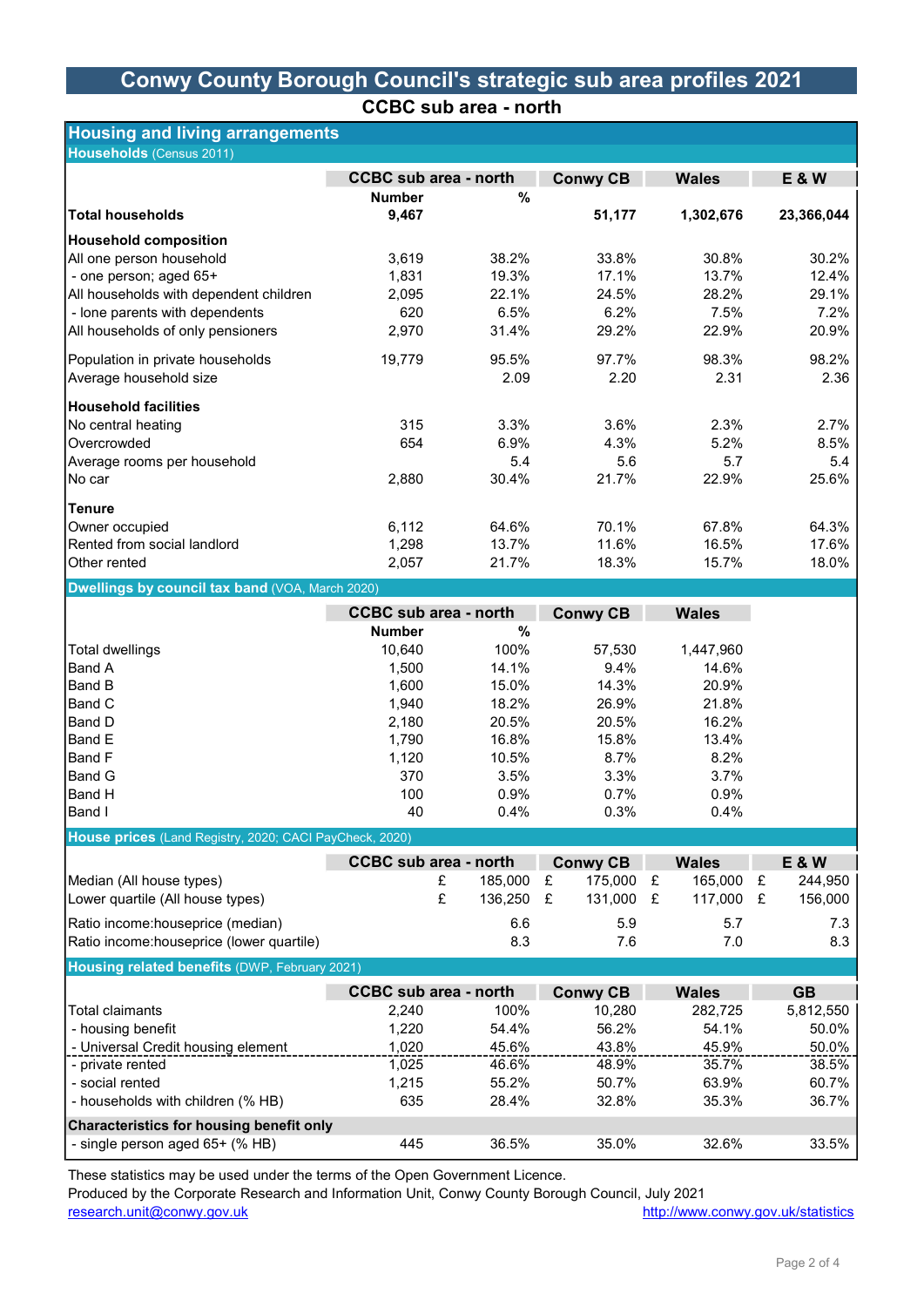## Conwy County Borough Council's strategic sub area profiles 2021 CCBC sub area - north

| <b>Community safety</b>                      |                              |        |                 |              |       |
|----------------------------------------------|------------------------------|--------|-----------------|--------------|-------|
| <b>Crime incidences</b> (North Wales Police) |                              |        |                 |              |       |
|                                              | <b>CCBC</b> sub area - north |        | <b>Conwy CB</b> | <b>Wales</b> | E & W |
| (year end 31st March)                        | <b>Number</b>                | Rate*  |                 |              |       |
| All crime incidences 2019/20                 | 2.518                        | 121.75 | 88.78           | 82.87        | 84.64 |
| Violence against the person                  | 1.060                        | 51.25  | 39.36           | 31.51        | 28.43 |
| Theft & handling                             | 467                          | 22.58  | 12.89           | 14.20        | 17.26 |
| Criminal damage & arson                      | 290                          | 14.02  | 11.36           | 10.38        | 8.93  |
| *annual crime rate per 1,000 population      |                              |        |                 |              |       |

#### Economy & employment Industry of employment (Census 2011)

|                                     |               | <b>CCBC</b> sub area - north |                 | <b>Wales</b> | <b>E&amp;W</b> |
|-------------------------------------|---------------|------------------------------|-----------------|--------------|----------------|
|                                     | <b>Number</b> | %                            | <b>Conwy CB</b> |              |                |
| All in employment (aged 16-74)      | 8,924         |                              | 50,093          | 1,363,615    | 26,526,336     |
| Agriculture, forestry & fishing     | 30            | 0.3%                         | 2.1%            | $1.7\%$      | 0.9%           |
| Mining, quarrying, energy, water    | 123           | 1.4%                         | 1.6%            | 1.9%         | 1.5%           |
| Manufacturing                       | 317           | 3.6%                         | 4.9%            | 10.5%        | 8.9%           |
| Construction                        | 622           | 7.0%                         | 8.2%            | 8.2%         | 7.7%           |
| IWholesale & retail                 | 1,617         | 18.1%                        | 17.0%           | 15.6%        | 15.9%          |
| Transport & storage                 | 323           | 3.6%                         | 3.7%            | 3.9%         | 5.0%           |
| Accommodation & food services       | 1,514         | 17.0%                        | 9.9%            | 6.2%         | 5.6%           |
| Communication, finance, property    | 478           | 5.4%                         | 5.2%            | 6.6%         | 9.7%           |
| Professional, scientific, technical | 449           | 5.0%                         | 4.6%            | 4.3%         | 6.6%           |
| Administrative & support services   | 304           | 3.4%                         | 3.7%            | 4.0%         | 4.9%           |
| IPublic administration & defence    | 579           | 6.5%                         | 7.1%            | 7.9%         | 6.0%           |
| <b>I</b> Education                  | 763           | 8.5%                         | 10.2%           | 10.1%        | 9.9%           |
| Health & social work                | 1,358         | 15.2%                        | 16.7%           | 14.5%        | 12.5%          |
| <b>O</b> ther                       | 447           | 5.0%                         | 5.1%            | 4.5%         | 5.0%           |
| Work mainly at or from home         | 691           | 7.7%                         | 7.2%            | 5.4%         | 5.4%           |
| No qualifications (all aged 16+)    | 4,407         | 25.2%                        | 25.6%           | 25.9%        | 22.7%          |
| Level 4+ qualification              | 4,440         | 25.4%                        | 25.5%           | 24.5%        | 27.2%          |

#### Social class (Census, 2011)

|                             |               | <b>CCBC</b> sub area - north |        | <b>Wales</b> | E & W      |
|-----------------------------|---------------|------------------------------|--------|--------------|------------|
|                             | <b>Number</b> | %                            |        |              |            |
| All aged 16-74              | 14.611        |                              | 81.906 | 2,245,166    | 41,126,540 |
| Managerial & professional   | 4.076         | 27.9%                        | 29.0%  | 27.4%        | 31.1%      |
| <b>Skilled</b>              | 4.510         | 30.9%                        | 31.8%  | 29.4%        | 29.1%      |
| <b>IPart / unskilled</b>    | 4.327         | 29.6%                        | 27.9%  | 28.8%        | 25.2%      |
| <b>Students &amp; other</b> | 1.698         | 11.6%                        | 11.3%  | 14.5%        | 14.6%      |

#### Unemployment (claimant count) (NOMIS, 2021)

|                                                        | <b>CCBC</b> sub area - north |       |                 |              |           |
|--------------------------------------------------------|------------------------------|-------|-----------------|--------------|-----------|
|                                                        |                              |       | <b>Conwy CB</b> | <b>Wales</b> | <b>GB</b> |
| <b>June 2021</b>                                       | 765                          | 6.6%  | 5.7%            | 5.0%         | 5.6%      |
| March 2021 (previous quarter)                          | 875                          | 7.6%  | 6.6%            | 5.8%         | 6.5%      |
| June 2020 (previous year)                              | 975                          | 8.5%  | 7.1%            | 5.9%         | 6.2%      |
| June 2016 (5 years ago)                                | 330                          | 2.8%  | $2.2\%$         | $2.2\%$      | 1.8%      |
| Claimants aged 16-24 (Jun-21)*                         | 140                          | 18.3% | 19.2%           | 20.9%        | 18.6%     |
| Claimants aged 50+ (Jun-21)*                           | 250                          | 32.7% | 29.1%           | 23.1%        | 23.9%     |
| <b>IRounded to nearest 5. * % is of all claimants.</b> |                              |       |                 |              |           |

These statistics may be used under the terms of the Open Government Licence.

Produced by the Corporate Research and Information Unit, Conwy County Borough Council, July 2021

research.unit@conwy.gov.uk http://www.conwy.gov.uk/statistics